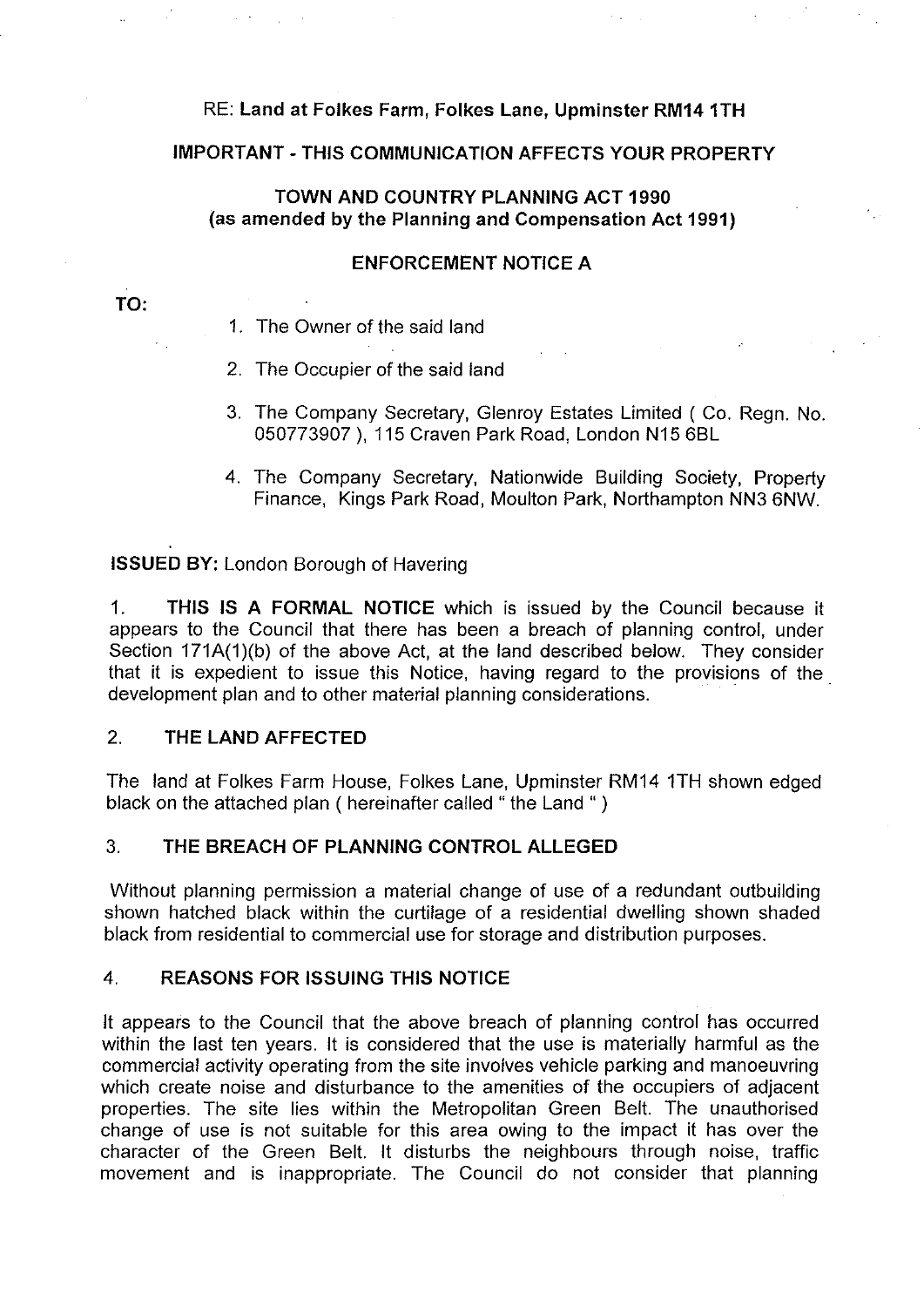permission should be given because planning conditions could not overcome these problems.

In making its decision to issue this Notice the Council considered that the unauthorised change of use together with unauthorised development are contrary to the following policies of the Local Development Framework, namely policies DC61 and DC45, as well as PPG2 of Government Circulars and Policy 30.9 of the London Plan.

# 5. **WHAT YOU ARE REQUIRED TO DO**

(i) Cease using the residential outbuilding shown hatched black on the attached plan for the unauthorised purpose of commercial storage and distribution

Time for compliance : 1 month from the effective date of this notice

(ii) Cease using the residential outbuilding shown hatched black on the attached plan for any purpose other than as incidental to the enjoyment of the residential Farm House shown shaded black on the attached plan

Time for compliance : 1 month from the effective date of this notice

## 6. **WHEN THIS NOTICE TAKES EFFECT**

This Notice takes effect on 8th November 2010, unless an appeal is made against it beforehand

Dated: 7<sup>th</sup> October 2010

Signed:

Authorised Officer

on behalf of London Borough of Havering Town Hall Main Road Romford RM1 3BD

# **YOUR RIGHT OF APPEAL**

You can appeal against this Notice, but any appeal must be received, or posted in time to be received, by the Secretary of State before  $8<sup>th</sup>$  November 2010.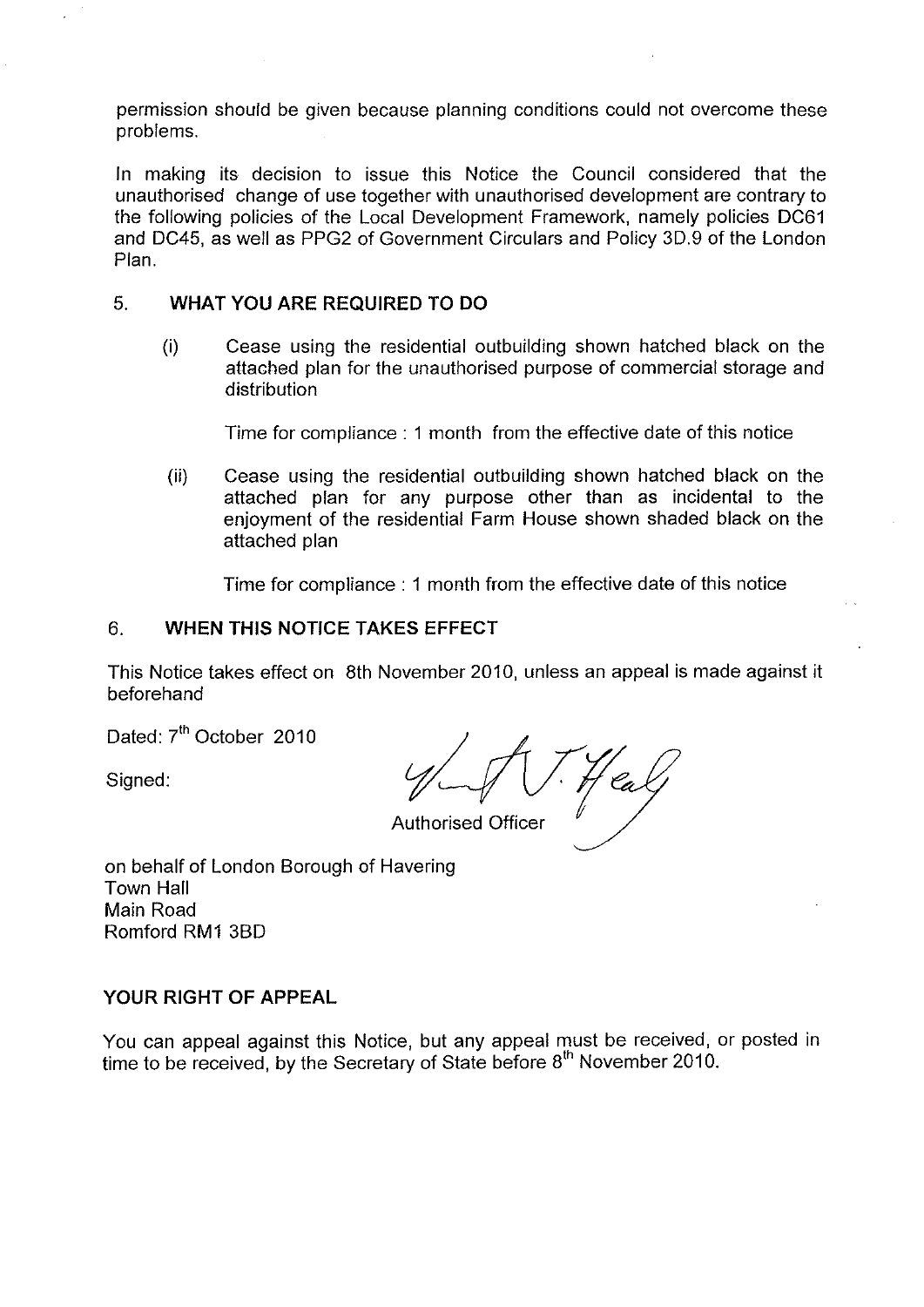# **WHAT HAPPENS IF YOU DO NOT APPEAL**

 $\bar{\mathcal{A}}$ 

 $\overline{a}$ 

 $\ddot{\phantom{a}}$ 

If you do not appeal against this Enforcement Notice, it will take effect on  $\,8^{th}$ November 2010 and you must then ensure that the required steps for complying with it, for which you may be held responsible, are taken within the period specified in the Notice.

**FAILURE TO COMPLY WITH AN ENFORCEMENT NOTICE WHICH HAS TAKEN EFFECT CAN RESULT IN PROSECUTION AND/OR REMEDIAL ACTION BY THE COUNCIL.** 

11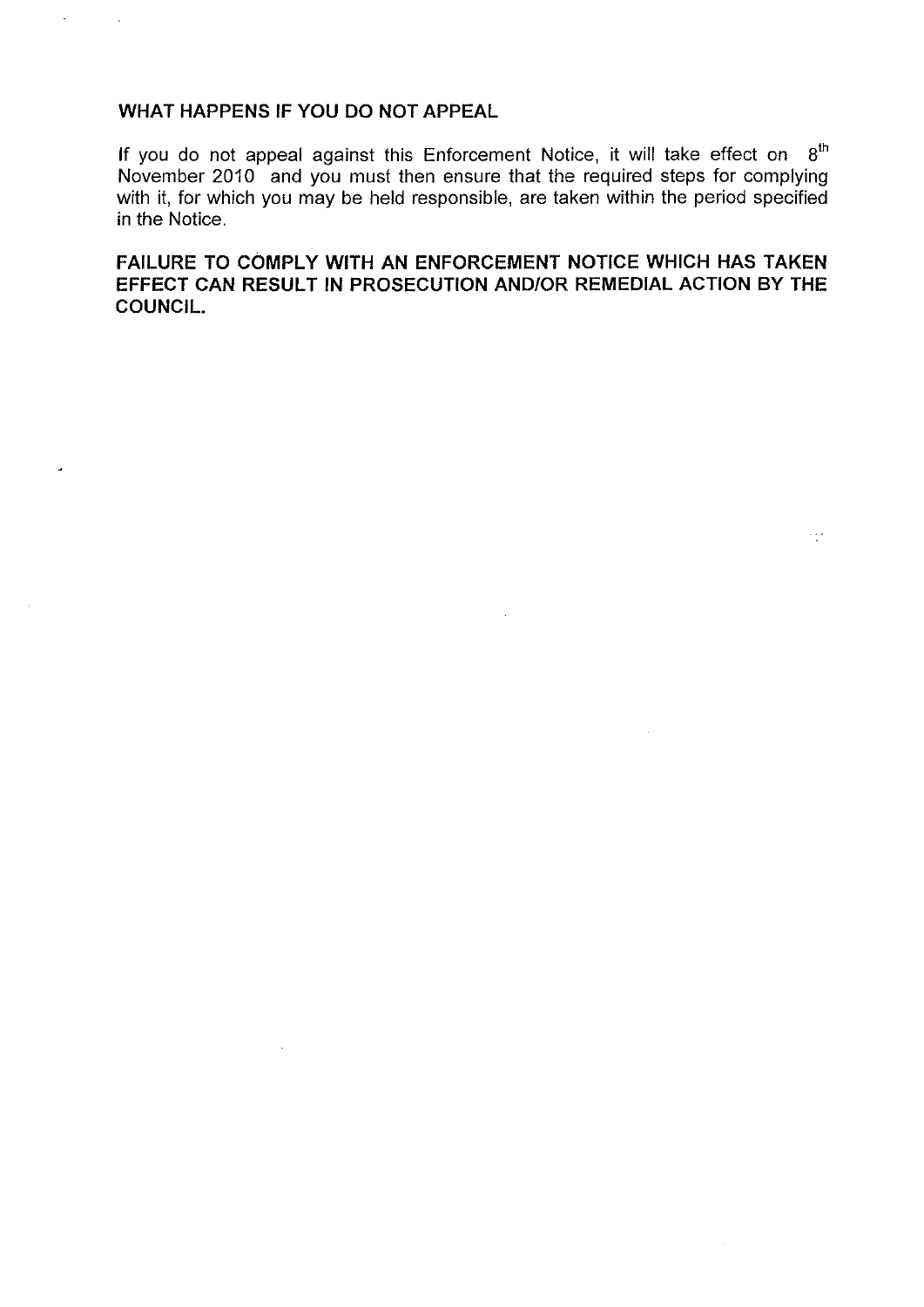| 16.00<br>Woodcroft<br>$\bullet -$<br>Farm<br>完<br>$\Box$<br>Woodlands<br>FOLKES LANE<br>Folkes<br>39.0m<br>Farm<br>Folkes<br>п<br>Farm<br>Tabrams<br>House<br>Farm<br>Tabrams Farm<br><b>KARAD</b> | Codham Hall                                                                                                                                                                                                                             |
|----------------------------------------------------------------------------------------------------------------------------------------------------------------------------------------------------|-----------------------------------------------------------------------------------------------------------------------------------------------------------------------------------------------------------------------------------------|
|                                                                                                                                                                                                    | Scale<br>15<br>30<br>45<br>0<br>75 m<br>60                                                                                                                                                                                              |
| $\widehat{\mathbb{Q}}$ ,                                                                                                                                                                           | Scale @ A4 1:1779                                                                                                                                                                                                                       |
| <b>DES</b> Ordnance<br>Havering<br>nipg<br><b>RATIONAL</b><br>The National Americans<br>Cand & Property Collective<br>$\sum_{n=1}^{\infty}$                                                        |                                                                                                                                                                                                                                         |
| London Borough of Havering<br>Town Hall, Main Road<br>Romford, RM1 3BD<br>Tel: 01708 434343                                                                                                        | Based upon the Ordnance Survey Mapping with the permission<br>of the Controller of Her Malesty's Stationery Office.<br>Crown © copyright and may lead to prosecution infringes<br>Crown © copyright and may lead to prosecution or clvi |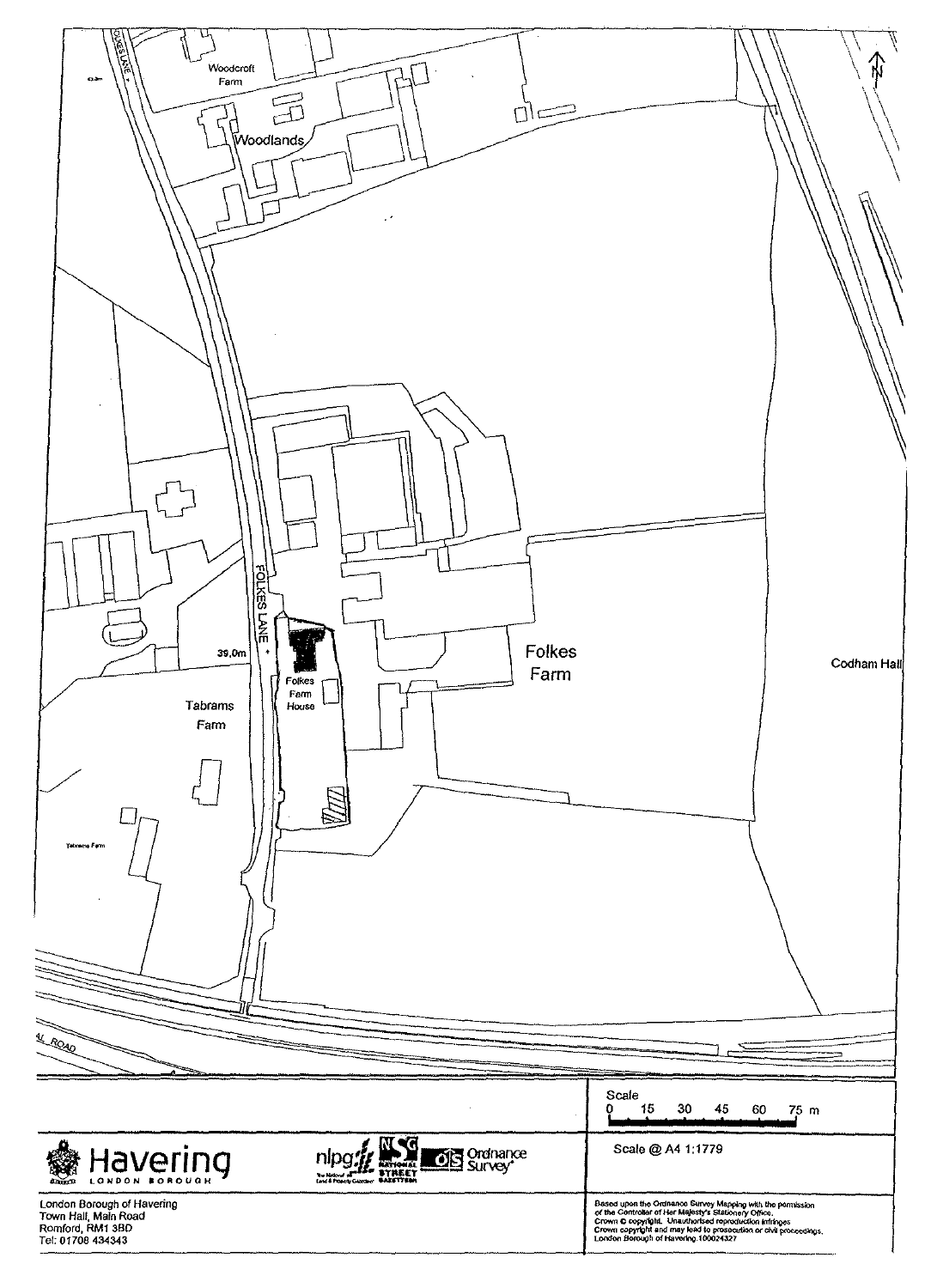## **EXPLANATORY NOTES**

#### **STATUTORY PROVISIONS**

A copy of Sections 171A, 171B and 172 to 177 of the Town and Country Planning Act 1990 (as amended) is enclosed with this Notice.

## **YOUR RIGHT OF APPEAL**

Any appeal must be in writing and received, or posted (with the postage paid and properly addressed) in time to be received in the ordinary course of the post, by the Secretary of State before 8<sup>th</sup> November 2010.

If you intend to appeal this Notice you should follow instructions given on the information sheet from the Planning Inspectorate which accompanies this Notice.

## **GROUNDS OF APPEAL**

Under section 174 of the Town and Country Planning Act 1990 (as amended) you may appeal on one or more of the following grounds :

- (a) that, in respect of any breach of planning control which may be constituted by the matters stated in the notice, planning permission ought to be granted or, as the case may be, the condition or limitation concerned ought to be discharged;
- (b) that those matters have not occurred;
- (c) that those matters (if they occurred) do not constitute a breach of planning control;
- (d) that, at the date when the notice was issued, no enforcement action could be taken in respect of any breach of planning control which may be constituted by those matters;
- (e) that copies of the enforcement notice were not served as required by section 172;
- (f) that the steps required by the notice to be taken, or the activities required by the notice to cease, exceed what is necessary to remedy any breach of planning control which may be constituted by those matters or, as the case may be, to remedy any injury to amenity which has been caused by any such breach;
- (g) that any period specified in the notice in accordance with section 173(9) falls short of what should reasonably be allowed.

Not all these grounds may be relevant to you.

#### **PLANNING APPLICATION FEE**

Should you wish to appeal on ground that planning permission should be granted for the unauthorised change of use - then fees of £ 335 for the change of use , making the total fees payable £670. If the fees are not paid then that ground of appeal will not be valid.